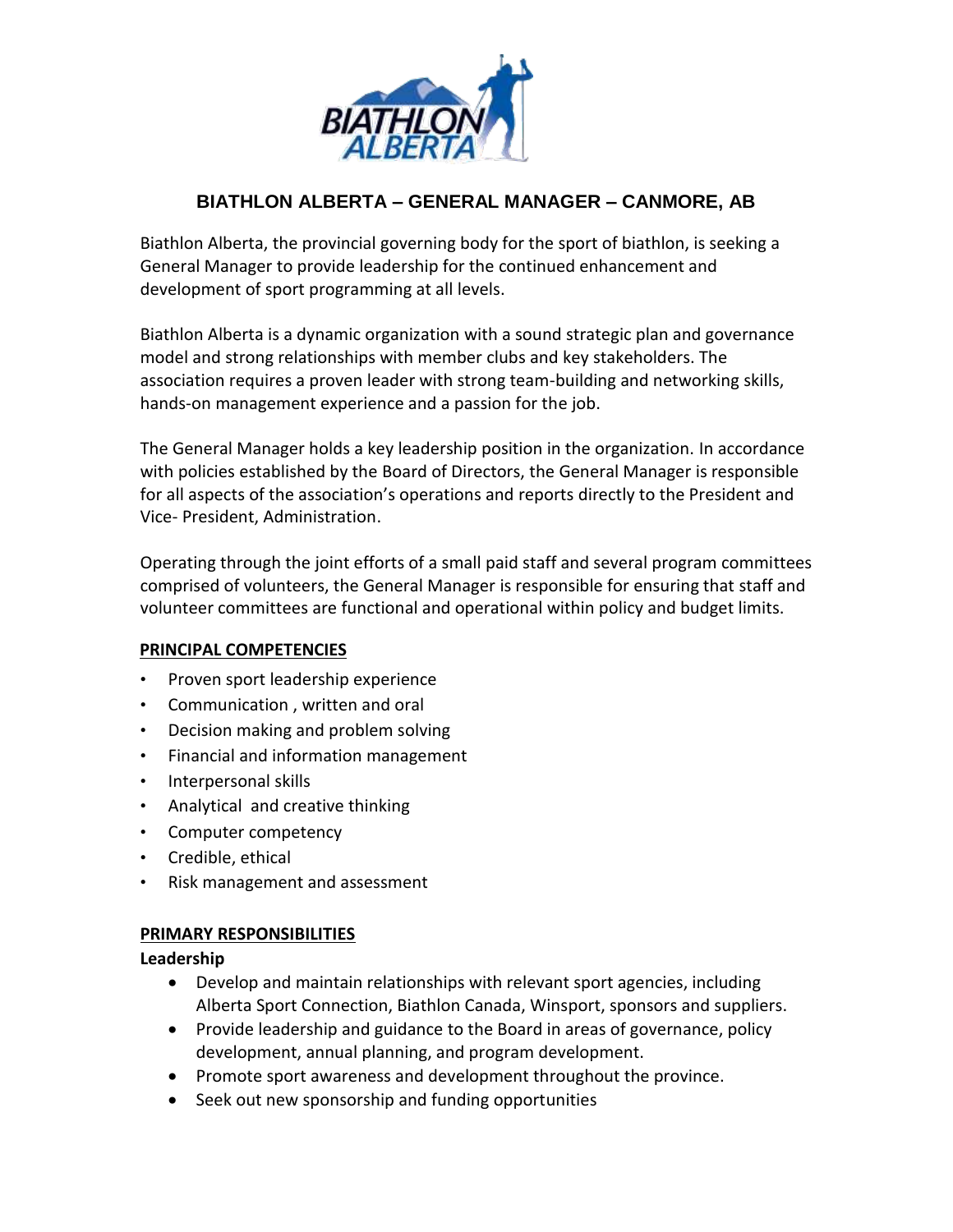#### **Administration**

- Ensure proper reporting of organization programs and activities
- Coordinate on-line membership system, maintain membership database
- Plan and coordinate meetings of the Association and Board of Directors.
- Update existing policies and develop new policies as required.
- Maintain air rifle lending program

#### **Financial Management**

- With the Treasurer, oversee the financial management of the organization, including annual budget, year-end financial statements, accounts payable / accounts receivable and monthly budget updates.
- Complete and submit annual grant applications and reports
- Assist Casino Chairperson with volunteer recruitment and ensure compliance with AGLC requirements and regulations for use of funds

# **Communication**

- Update and maintain Association website and other social media platforms
- Maintain regular communication with club contacts and general membership

# **Team Alberta/Biathlon Alberta Training Centre**

- Provide administrative and logistical support and management to provincial team activities (Canadian Nationals, Canada Winter Games)
- Provide administrative support to the Biathlon Alberta Training Centre (with BATC coaching staff)

# **Event Management (with Events Coordinator)**

- Coordinate Alberta (Calforex) Cup Series and other provincial events, including development of calendar, online registrations, maintenance of points-standings, and event budget reconciliations.
- Attend provincial events, assisting with timing and data management services.
- Coordinate biathlon participation for Alberta Winter Games, including: liaise with zone reps, grant applications, technical requirements, and registrations.

# **Preferred Qualifications / Experience**

- Self-motivated and able to work independently in a fast-paced environment
- Able to build trust and gain the confidence of athletes, coaches, board members, affiliated clubs, Alberta Sport Connection and other key stakeholders.
- Strong interpersonal skills, team focused
- Excellent time-management and organizational skills
- Excellent written and oral communication skills and familiarity with social media.
- Knowledge of sport and not-for-profit sport management, experience in biathlon as an athlete, coach or official preferred